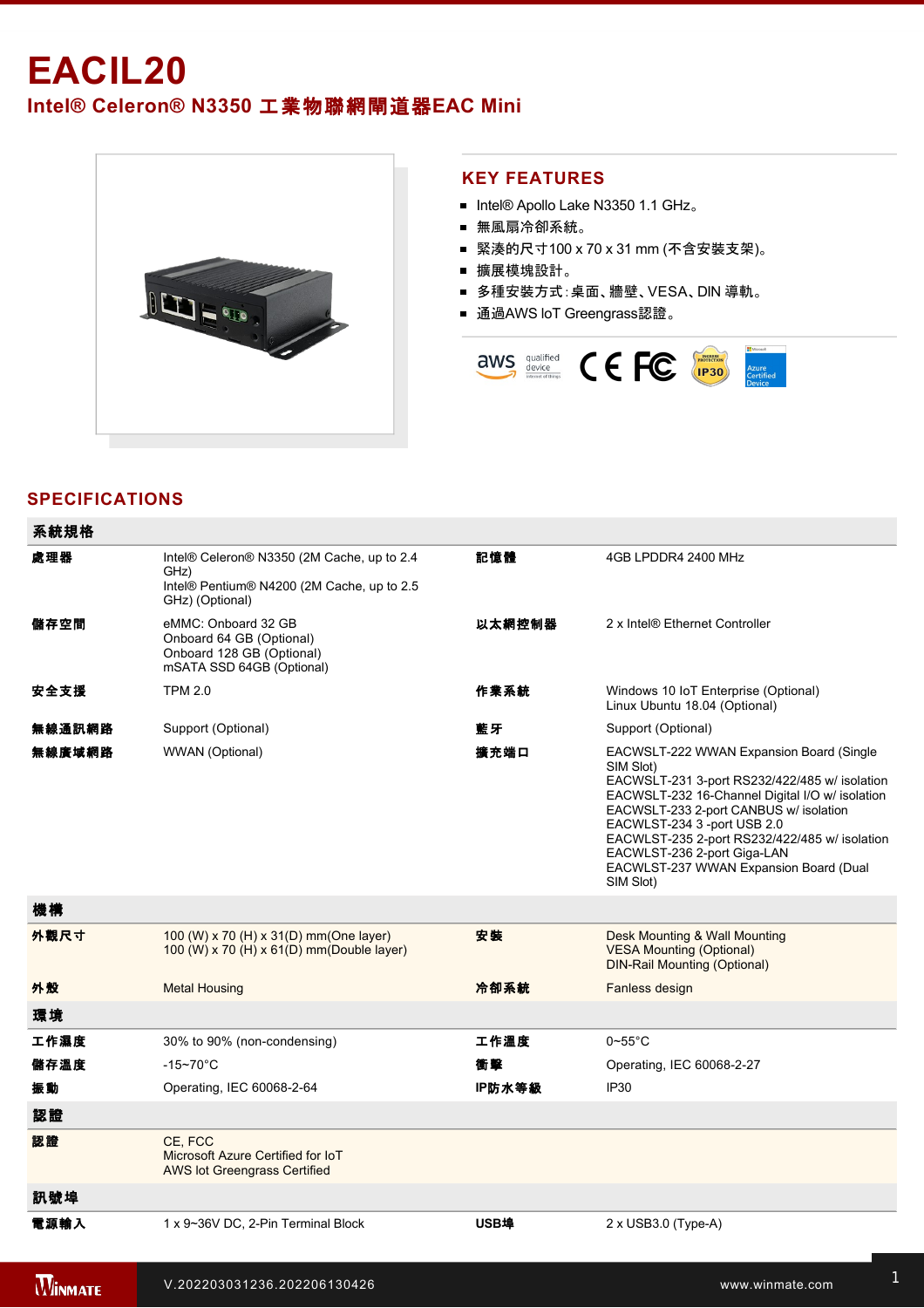| 影像        | 1 x HDMI 1.4 (Optional)                                                                                                                                                                                                                                                                                                                                                                                                                                                      | 擴充端口  | mPCle: 1 x Full-size mPCle slot<br>USB Wafer: 2 x USB Wafer |
|-----------|------------------------------------------------------------------------------------------------------------------------------------------------------------------------------------------------------------------------------------------------------------------------------------------------------------------------------------------------------------------------------------------------------------------------------------------------------------------------------|-------|-------------------------------------------------------------|
| 有線網路      | 2 x Giga LAN RJ45 Connector                                                                                                                                                                                                                                                                                                                                                                                                                                                  | 指示燈   | 1 x LED Indicator for power                                 |
| mini PCIe | 1 x Mini PCIE                                                                                                                                                                                                                                                                                                                                                                                                                                                                |       |                                                             |
| 控制        |                                                                                                                                                                                                                                                                                                                                                                                                                                                                              |       |                                                             |
| 按鈕        | 1 x Power Button<br>1 x Reset Button                                                                                                                                                                                                                                                                                                                                                                                                                                         |       |                                                             |
| 配件        |                                                                                                                                                                                                                                                                                                                                                                                                                                                                              |       |                                                             |
| 配件        | <b>Quick Start Guide</b><br>Driver CD<br>Terminal Block 2 pin to 2.50 Female Adapter<br>Cable<br>Open Wire Cable with terminal block 2 pin<br>connector<br>WLAN External Antenna (For WLAN sku)<br>WWAN External Antenna (For WWAN sku)<br>AC to DC Adapter 12V/36W (Optional)<br><b>VESA Mounting Kit (Optional)</b><br>DIN Rail Mounting Kit (Optional)                                                                                                                    |       |                                                             |
| 電源        |                                                                                                                                                                                                                                                                                                                                                                                                                                                                              |       |                                                             |
| 電源規格      | 9V~36V DC, 2-Pin Terminal Block                                                                                                                                                                                                                                                                                                                                                                                                                                              | 電源適配器 | 12V 36W                                                     |
| 產品選項資訊    |                                                                                                                                                                                                                                                                                                                                                                                                                                                                              |       |                                                             |
| Option    | EACWSLT-222 WWAN Expansion Board (Single<br>SIM Slot) (Optional)<br>EACWSLT-231 3-port RS232/422/485 w/ isolation<br>(Optional)<br>EACWSLT-232 16-Channel Digital I/O w/ isolation<br>(Optional)<br>EACWSLT-233 2-port CANBUS w/ isolation<br>(Optional)<br>EACWSLT-234 4-port USB 2.0 (Optional)<br>EACWSLT-235 2-port RS232/422/485 w/ isolation<br>(Optional)<br>EACWSLT-236 2-port Giga-LAN (Optional)<br>EACWSLT-237 WWAN Expansion Board (Dual<br>SIM Slot) (Optional) |       |                                                             |

### **DIMENSIONS**  UNIT:MM